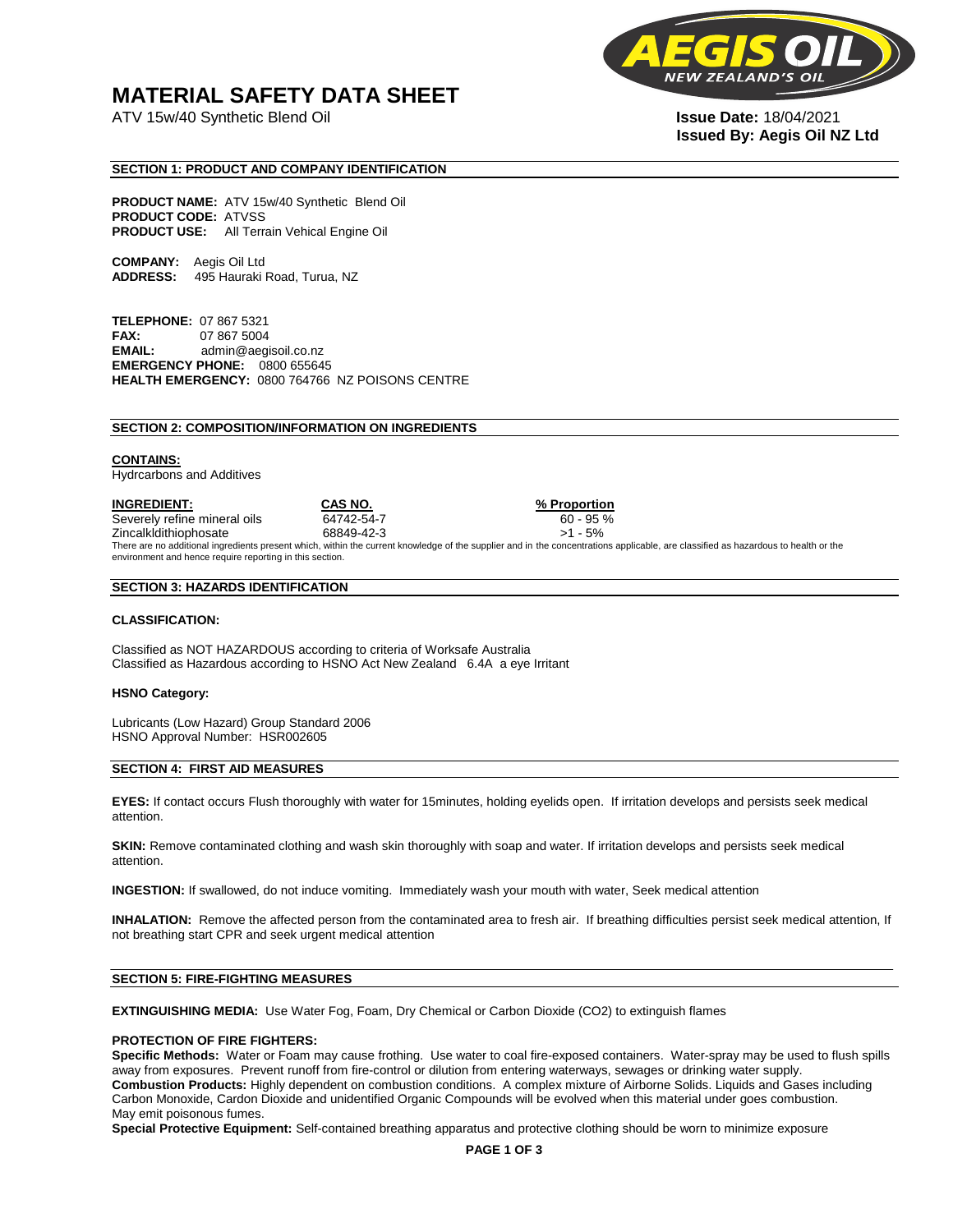# **MATERIAL SAFETY DATA SHEET**

ATV 15w/40 Synthetic Blend Oil **Issue Date:** 18/04/2021



**Issued By: Aegis Oil NZ Ltd** 

#### **SECTION 6: ACCIDENTAL RELEASE MEASURES**

**SPILL MANAGEMENT:** Eliminate all sources of ignition in the vicinity of the spilled material. Stop the leak if safe to do so. Contain and absorb with suitable absorbent material. Collect material and place into a suitably sealed and labeled container – Dispose of in the manner consistent with applicable regulations. Observe precautions in Exposure Controls/Personal Protection. Avoid breathing vapours and contact to the skin and eyes

**NOTIFICATION PROCEDURES:** Report spills as required to appropriate authorities Local Environment, Health Officer, Area Water Authority and or Fire Brigade/Police

#### **SECTION 7: HANDLING AND STORAGE**

**PRECAUTIONARY MEASURE:** Keep out of the reach of children

**GENERAL HANDLING:** Avoid contamination of the soil or releasing this material into sewage and drainage systems and bodies of water **STOREAGE:** Do not store in open or unlabeled containers. Store in a well ventilated place away from ignition sources, Strong Oxidizing Agents, Food Stuffs and Clothing. Keep closed when not in use or empty

**OTHER PRECAUTIONS:** Misuse of empty containers can be hazardous. Do not cut, weld, heat or drill. Do not pressurize or expose to open flame or heat. Keep closed when not in use or empty. Dispose of in the correct manner

### **SECTION 8: EXPOSURE CONTROLS/PERSONAL PROTECTION**

#### **ENGINEERING CONTROLS:** Use in a well ventilated area

**VENTILATION:** Natural ventilation should be sufficient**,** however where vapours or mists are generated the use of a local exhaust system is recommended.

**RESPIRATORY PROTECTION:** No respiratory protection is normally required. Where ventilation is inadequate and vapours and/or mists are generated the use of an approved respirator with organic vapour/particulate filter complying AS/NZ1715 and AS/NZS 1716 is recommended. **EYE PROTECTION:** Avoid contact with eyes. Normal industrial eye protection practices should be employed

**SKIN PROTECTION:** No special protective clothing is required. Wear Gloves of impervious material if handling material for prolonged periods and chemical resistant Apron where clothing is likely to be contaminated is recommended.

**WORK HYGIENIC PRACTICES:** Good Personal hygiene practices should be followed

#### **EXPOSURE GUIDELINES:**

| <b>Component</b> | <b>Country.Agency</b> | <b>TWA</b>          | <b>STEL</b>    | Ceilina | <b>Notation</b>          |
|------------------|-----------------------|---------------------|----------------|---------|--------------------------|
|                  |                       |                     |                |         |                          |
| Oil Mist         | New Zealand           | 5 <sub>mq</sub> /m3 | $10$ mg/m $3-$ |         | $\overline{\phantom{a}}$ |

Consult local authorities for the appropriate values

#### **SECTION 9: PHYSICAL AND CHEMICAL PROPERTIES**

**Attention: The data below are typical values and do not constitute a specification** 

**COLOUR:** Amber **ODOUR:** Mild Mineral Oil Odour **ODOUR THRESHOLD:** Not Establish **PHYSICAL STATE:** Liquid **BOILING POINT:** >220 ºC **SOLUBILITY:** Insoluble **SPECIFIC GRAVITY:** Typically 0.865g/mL **VAPOUR PRESSURE:** Expected to be <0.0005 kPa @ 20 ºC **VAPOUR DENSITY:** >2.0 **KINEMATIC VISCOSITY:** Typically 15 cSt @ 100 ºC **FREEZING POINT: Not Establish FLASH POINT:** > 200 ºC **FLAMMABILITY:** Not Establish